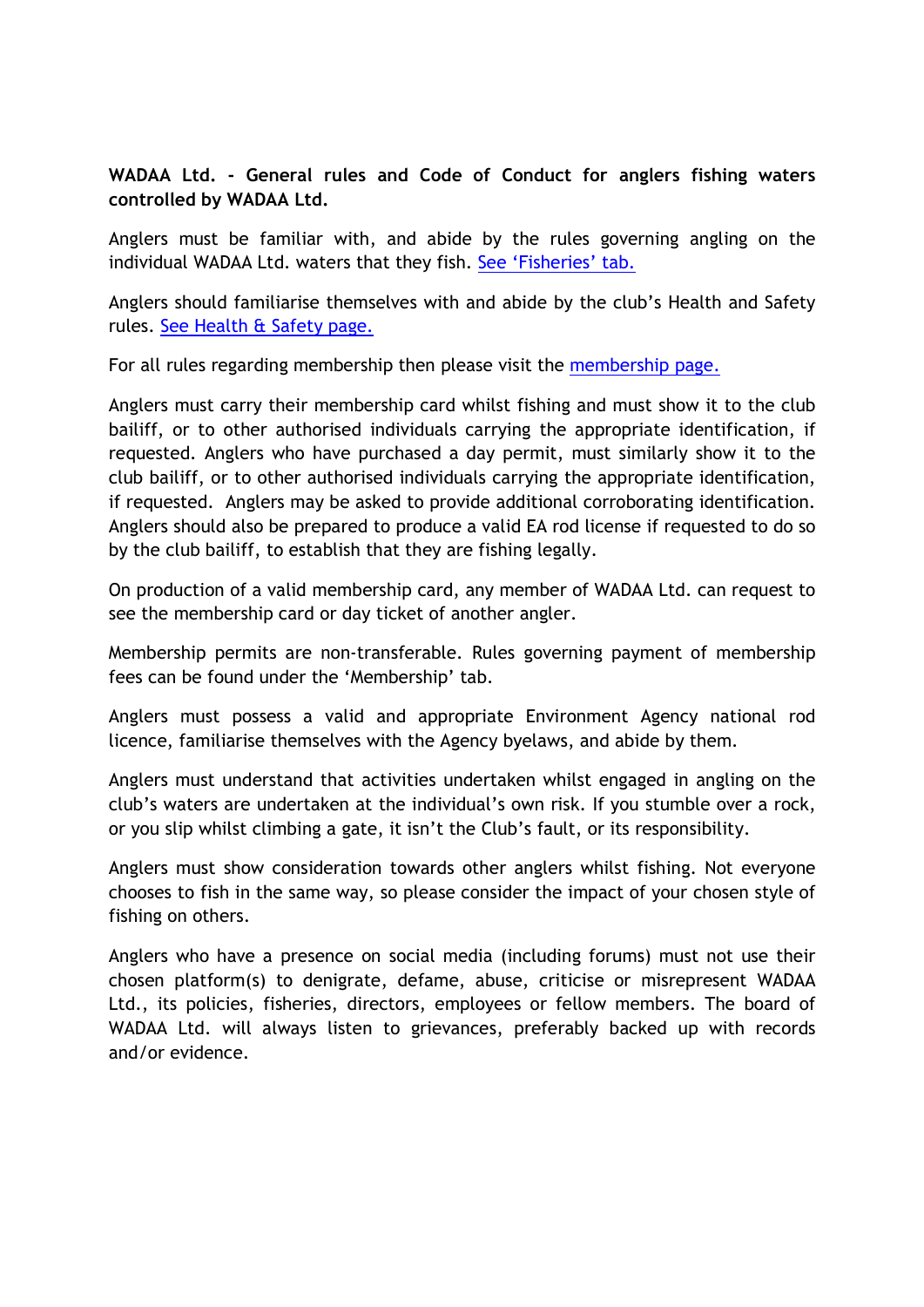Anglers must not post information onto any public platform that may be considered in any way privileged or confidential or which is not already in the public domain. Members may not incorporate the name WADAA Ltd. on any unauthorised site.

Anglers wishing to contact local, regional, national or specialist media on matters concerning WADAA Ltd. must have the consent of the board. Please contact our administrative officer in the first instance.

Anglers are asked to consider the impact on other anglers of publicising specific swims that have produced catches. Not everyone is keen to return to a favourite swim and find themselves crowded out.

Anglers are expected to behave in a way that is helpful to the reputation of WADAA Ltd., and the relationships the club enjoys with the landowners, land managers and the Lake District National Park, on whom we rely for our fishing. The public matter, too, and a popular National Park can sometimes throw up difficult situations. We appreciate it if you can keep your frustration under control.

All litter – especially fishing line - must be taken home. Any angler found leaving litter on WADAA Ltd. waters may be subject to an immediate suspension of membership.

Dogs are not permitted to accompany anglers or their guests on any of WADAA Ltd.'s fisheries.

Anglers are forbidden from engaging in noisy, abusive and/or unruly behaviour at the waterside.

Anglers are asked to avoid causing unnecessary disturbance to livestock, wildlife or nesting birds, and to avoid damaging walls, fences, gates, trees or crops adjacent to our waters.

Anglers and non-fishing guests accompanying them must keep to the permitted rights of way when on, or accessing, WADAA waters. Non-fishing guests of members are bound by this too, and it is understood that members accept responsibility for the behaviour of, and safety of their guests.

The possession and/or consumption of alcohol or illegal recreational drugs by anglers, on land controlled by WADAA is strictly forbidden.

The lighting of fires and the use of portable barbecues on land controlled by WADAA is forbidden. The use of small camping gas stoves is permitted.

Anglers are asked to contact the club directly if they witness behaviour that significantly breaches club or fishery rules.